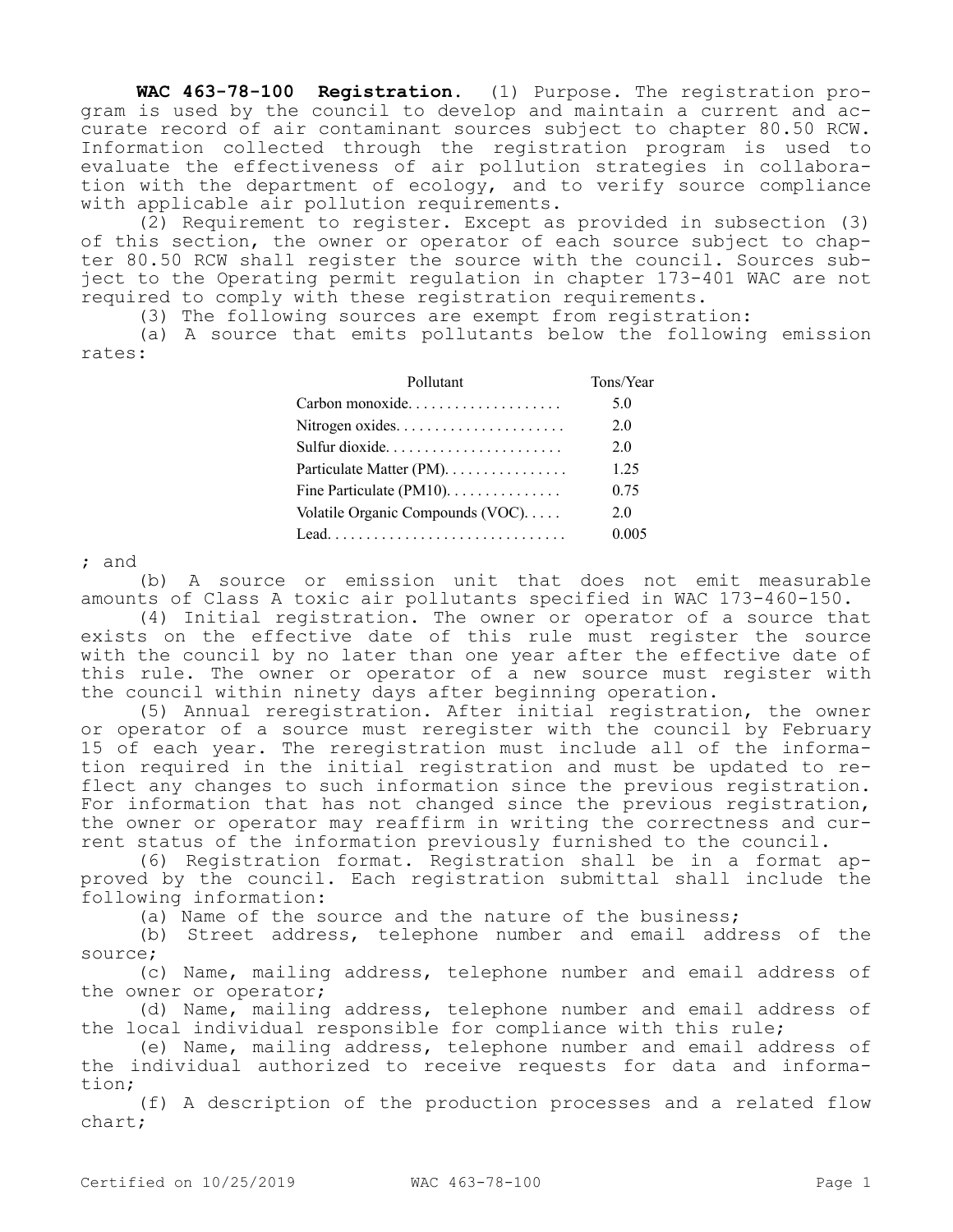(g) Identification of emission units and air pollutant generating activities;

(h) A plot plan showing the location and height of all emission units and air pollutant generating activities. The plot plan must also show the property lines of the air pollution source and indicate the distance to and direction of the nearest residential or commercial property;

(i) Type and quantity of fuels, including the sulfur content of fuels, used on a daily and annual basis;

(j) Type and quantity of raw materials used on a daily and annual basis;

(k) Estimates of the total actual emissions for the air pollution source of the following air pollutants: Particulate matter emissions,  $PM_{10}$  emissions, sulfur dioxide (SO<sub>2</sub>), nitrogen oxides (NO<sub>X</sub>), carbon monoxide (CO), volatile organic compounds (VOC), lead (Pb), fluorides, sulfuric acid mist, hydrogen sulfide  $(H_2S)$ , total reduced sulfur (TRS), and reduced sulfur compounds;

(l) Calculations used to determine the estimated emissions in (k) of this subsection;

(m) Estimated efficiency of air pollution control equipment under present or anticipated operating conditions; and

(n) Any other information specifically requested by the council.

(7) Procedure for estimating emissions. The registration submittal must include an estimate of actual emissions taking into account equipment, operating conditions, and air pollution control measures. The emission estimates must be based upon actual test data, or in the absence of such data, upon procedures acceptable to the council. Any emission estimates submitted to the council must be verifiable using currently accepted engineering criteria. The following procedures are generally acceptable for estimating emissions from air pollution sources:

(a) Source-specific emission tests;

(b) Mass balance calculations;

(c) Published, verifiable emission factors that are applicable to the source;

(d) Other engineering calculations; or

(e) Other procedures to estimate emissions specifically approved by the council.

(8) Other reports required.

(a) A report of closure shall be filed with the council within ninety days after operations producing emissions permanently ceased at any source within the council's jurisdiction.

(b) A report of relocation of the source shall be filed with the council no later than ninety days prior to the relocation of the source. Submitting a report of relocation does not relieve the owner or operator of other site certification agreement amendment requirements pursuant to chapter 463-66 WAC, nor does it relieve the owner or operator from the requirement to obtain a permit or approval to construct if the relocation of the air pollution source would be a new source or modification subject to any federal or state permit to construct rule.

(c) A report of change of owner or operator shall be reported to the council within ninety days after the change in ownership is effective. Submitting the report of change of ownership does not relieve the owner or operator of other site certification agreement amendment requirements pursuant to chapter 463-66 WAC.